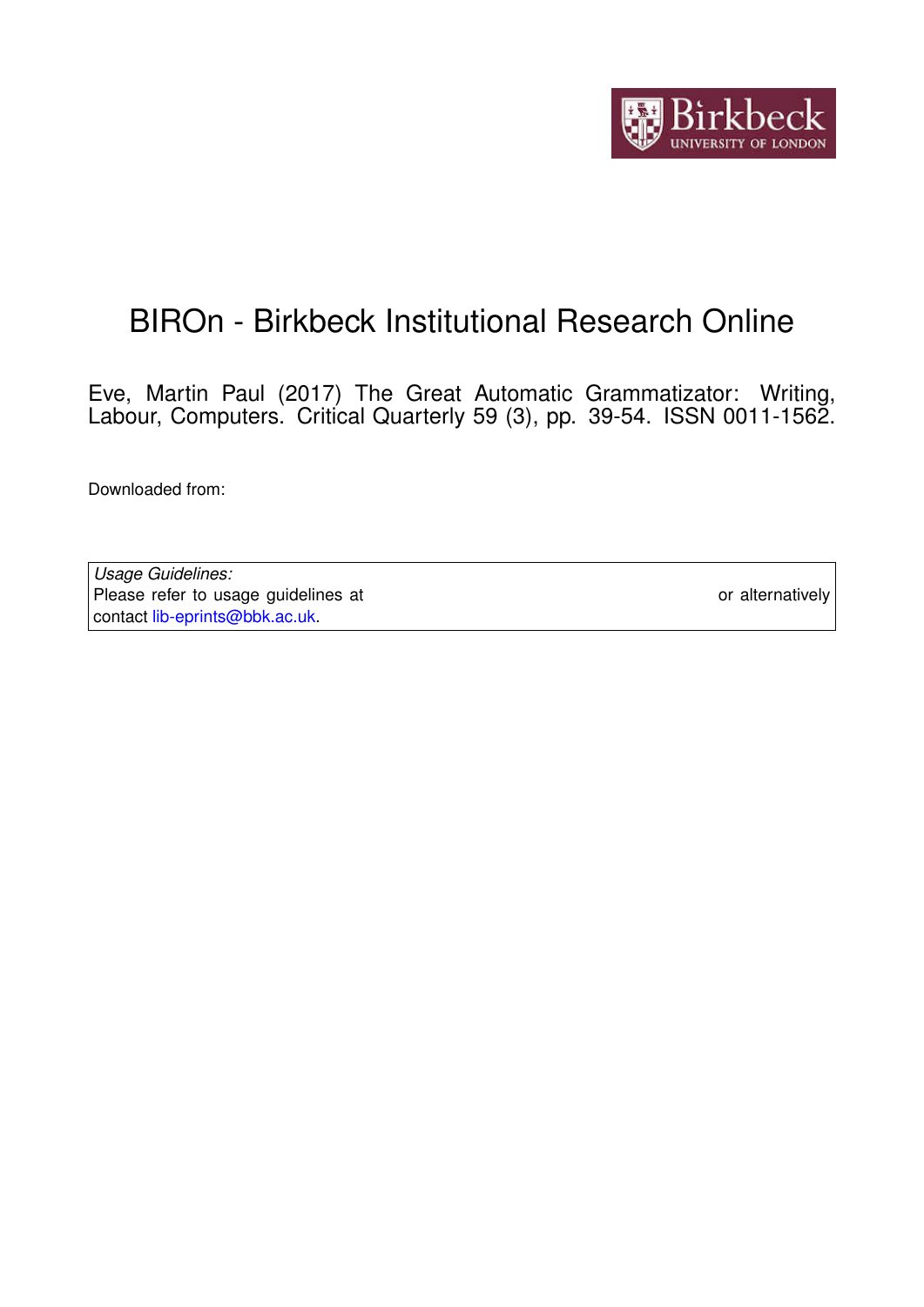### Martin Paul Eve

## The Great Automatic Grammatizator: writing, labour, computers

Writing is pre-eminently the technology of cyborgs

 $-$  Donna Haraway<sup>1</sup>

The series of temporal inventions of the object is intelligible only afterwards

– Recurrent neural network trained on Textual Practice

Even before the advent and mass uptake of the word processor, authors and publishers often imagined their own erasure at the hands of machines that can write. For instance, as Matthew Kirschenbaum has recently charted, Stephen King famously penned a story – 'Word Processor of the Gods' – in which the 'delete' function of his computer allows him to erase reality; a clear metaphor for a fear of redundancy in the face of the machine's power.<sup>2</sup> William Gibson's self-encrypting (and therefore self-erasing) digital poem, Agrippa (A Book of the Dead) (1992), also betrays such an anxiety of obsolescence in its self-undoing. Of all the functions that the word processor introduced, 'cut', 'delete', and 'execute' seemed to cause the loudest noise.

Among the more widely circulated of these fearful prophecies, though, is Roald Dahl's imagined 'Great Automatic Grammatizator', from his 1953 collection, Someone Like You – a story that features a machine that quantifies human creativity through the mathematicisation of language. A world away from surrealist conceptions of 'automatic' writing in the early twentieth century, Dahl's machine is a dark device akin to an organ that a human operator 'plays' with the stops set to inject the desired sentiment at any point during the unfolding narrative arc. The most important feature of Dahl's short story, though, is the focus on material textual production and its remuneration. That is, Dahl recognises that the terror of such a machine is predominantly to do with the symbolic economics of authors' names as brands: the 'author-function' as Michel Foucault might term it. In Dahl's tale, these names are re-minted as coinage within hierarchies of prestige, akin to those recently explored by James F. English and Ted Underwood.<sup>3</sup> Of course, as with all the symbolic economies described by Pierre Bourdieu, these virtualised currencies map onto real economies (if, that is, we can even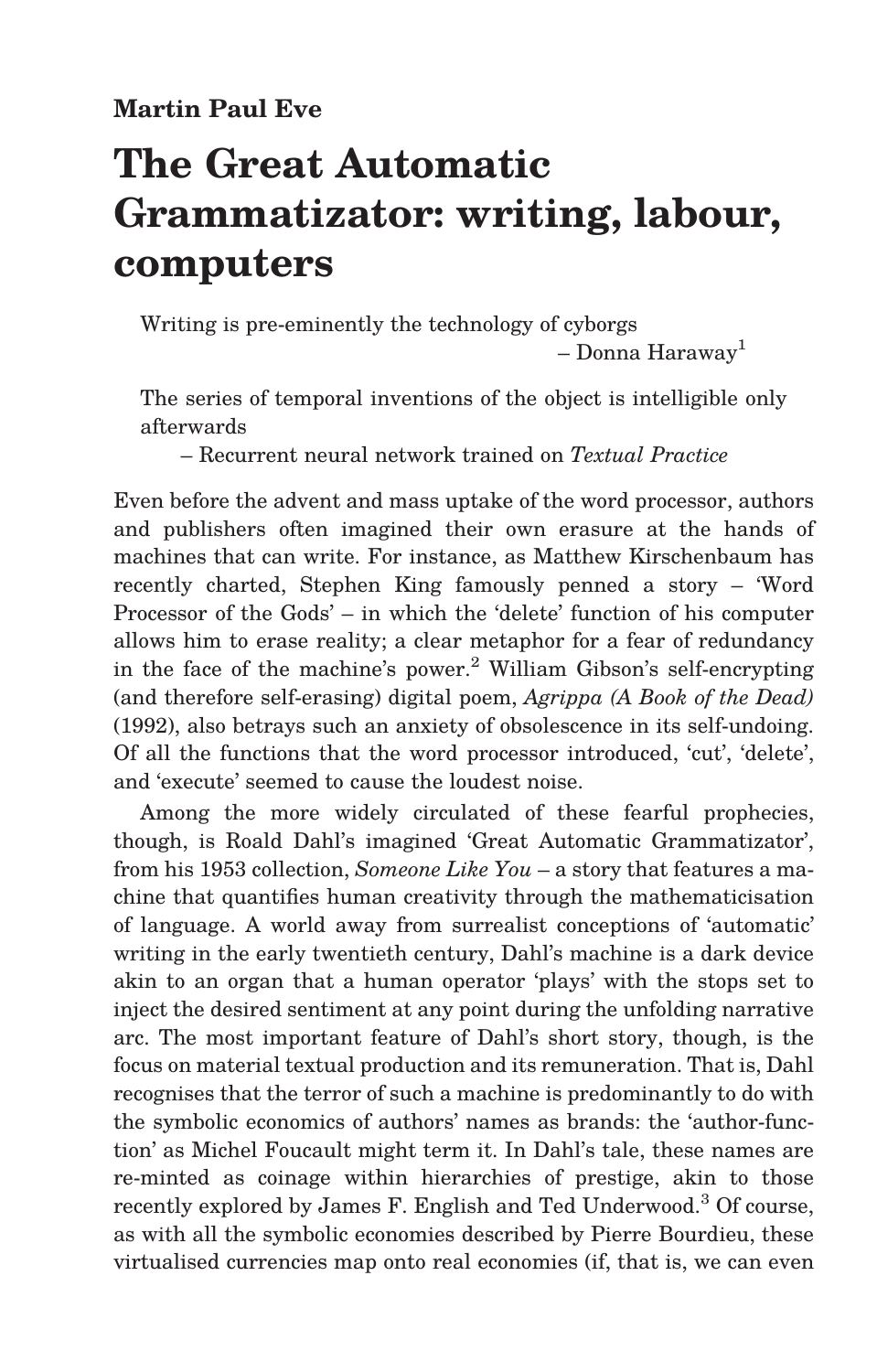use the word 'real' to describe an economy). As Dahl's protagonist feels his 'own hand creeping closer and closer to that golden contract', he asks for the strength to maintain human creativity in the face of financial ruin, a strength to value an autonomous art over material circumstances, a strength (expressed with Dahl's customary shock hyperbole) 'to let our children starve', even while it is ambiguous as to whether this text is itself a product of the Great Automatic Grammatizator.<sup>4</sup>

Capital has not quite yet built a technology at this level of competence, so far as we know. However, it has already devised factory-like environments where many anonymous authors produce texts under a single name (most notably in recent days, James Patterson) in order to dominate the literary market. It is also certainly the case that there are definable mathematical (and measurable) properties of language, the core of Dahl's machinery. Zipf's law, for instance, tells us that in any text, roughly speaking, the frequency of each word is inversely proportional to its rank in the frequency table (put otherwise: the most frequent word occurs roughly twice as frequently as the next-most frequent, and so on). We also know, from the work of John Burrows, that a type of textual fingerprint can be deduced for a work by calculating the 'Manhattan distance' between the multi-dimensional plots of the z-scored word frequencies of texts.<sup>5</sup> It is not surprising that mathematics, as a self-referential formal system of representation, is able to represent language, a self-referential formal system of representation, within its own logics.

Scholarly debate around computer-generated poetry stretches back to the 1970s, when it was frequently invoked in debates on author intentionality.<sup>6</sup> Did it matter, commentators asked, whether a poem was written by a human or a machine in the age of poststructuralist readings? It was also clear at this time that applications of humanities computing (the precursor term for 'digital humanities') existed for the study and teaching of poetry, which at least one contemporary found 'analogous' to hypertext.<sup>7</sup> Most importantly, though, 'poetry' written by computers is usually found to be lacking an author. For instance, P.D. Juhl claims that when we read machine-written poetry 'we are not dealing with anyone's use of the words', although he concedes that the words may 'possibly' be 'the programmer's'. <sup>8</sup> Even the most recent comprehensive surveys of computational poetics continue to note that this authorial deletion lies at the heart of machine-authored poetry: 'contemporary technology radically challenges the creative process of poetry authorship'.<sup>9</sup>

What is most significant here, though, is that the roots of academic concern about computer-written poetry are far less materialist than those in the popular imagination. For 'it is important', writes David Johnston, 'that poets (and not technologists/linguists) interrogate what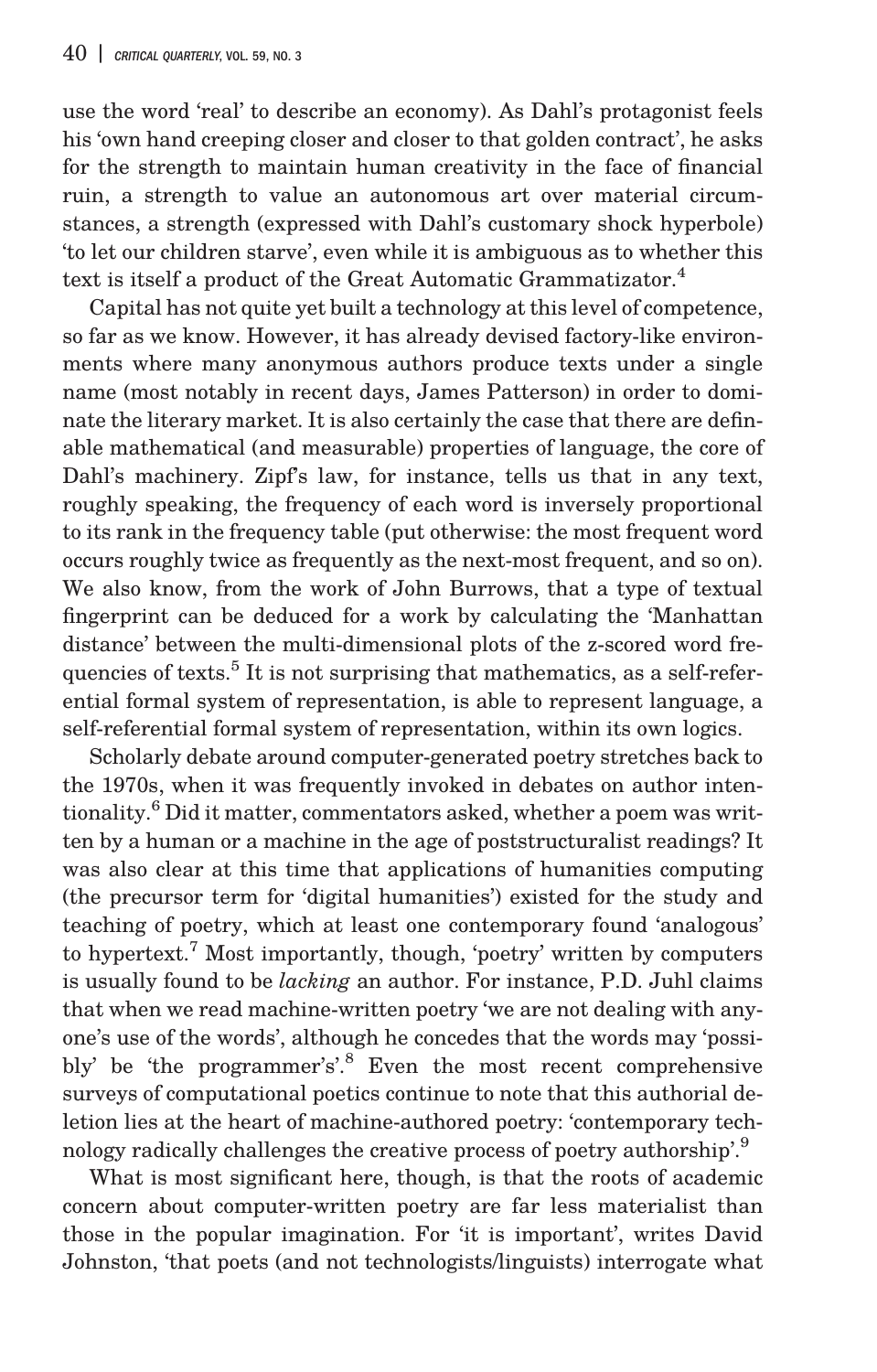the practice of poetry is in a big data/cloud world', a re-inscription of the poet as a valid and distinct labour specialist at the heart of such an enterprise but framed in terms of sentiment and taste.<sup>10</sup> Certainly, to return to Dahl, the 'Great Automatic Grammatizator' gives us a sense that what is lost to the machine is art-for-art's sake, the 'creative urge'.<sup>11</sup> Yet markets and business saturate the story; it is all about the labour and remuneration of writing and publishing. Of course, Dahl's satire is not actually about computer writing. Despite the predictable nature of Dahl's own brand of shock-twist short story, 'The Great Automatic Grammatizator' is instead aimed at formulaic genre fiction that is decried as the output of older writers who have 'run out of ideas' but who comprise 'seventy per cent' of the work accepted by publishers.<sup>12</sup> In turn, this feels akin to John W. Aldridge's formulation of an 'assembly-line fiction'; for Dahl's protagonist, Adolph Knipe, is surely a swipe at Alfred Knopf, the publisher of Someone Like You.<sup>13</sup>

That Dahl's target is not truly computational writing does not mean, though, that there is nothing to say about the conjunction of publisher markets and machine prose to which Dahl draws attention. Instead, I will here go on to argue, the fundamental crux that we continue to elide in the space of electronic literature and machine writing is the locus of different labour functions that underwrite their production, reception, circulation, and preservation. For the digital space is often imagined as infinitely abundant. The ability to copy any extant artefact at a near-infinitesimal cost leads the digital imagination to perceive of limitations of labour as a technical, rather than a social, problem. In fact, digital abundance rests upon scarce material labour and requires additional forms of technical expertise to develop and maintain electronic infrastructures. The ability to harness abundant digital potentialities is restricted by an underlying material economy. In this way, I argue, the digital space provides us with a new commodity fetishism, in which we focus upon our technical relationships with the digital prostheses with which we all now write, instead of our labour relationships between people that underwrite such technologies.

What I am interested in here addressing, then, is the question that comes out of the work of Jerome McGann in his writing on the information age.<sup>14</sup> If the work of literature is a social text, or event, then what forms of labour are invested in the technological tool chains that contribute to its creation but that often lie unrecognised by our contemporary systems of authorship? I want to push the question asked by McGann – 'where is information technology driving literary and cultural studies?' $^{15}$  – to its limit by asking what labour underpins such a textual socialisation when, in the current age of books in the making, we believe that computers can write.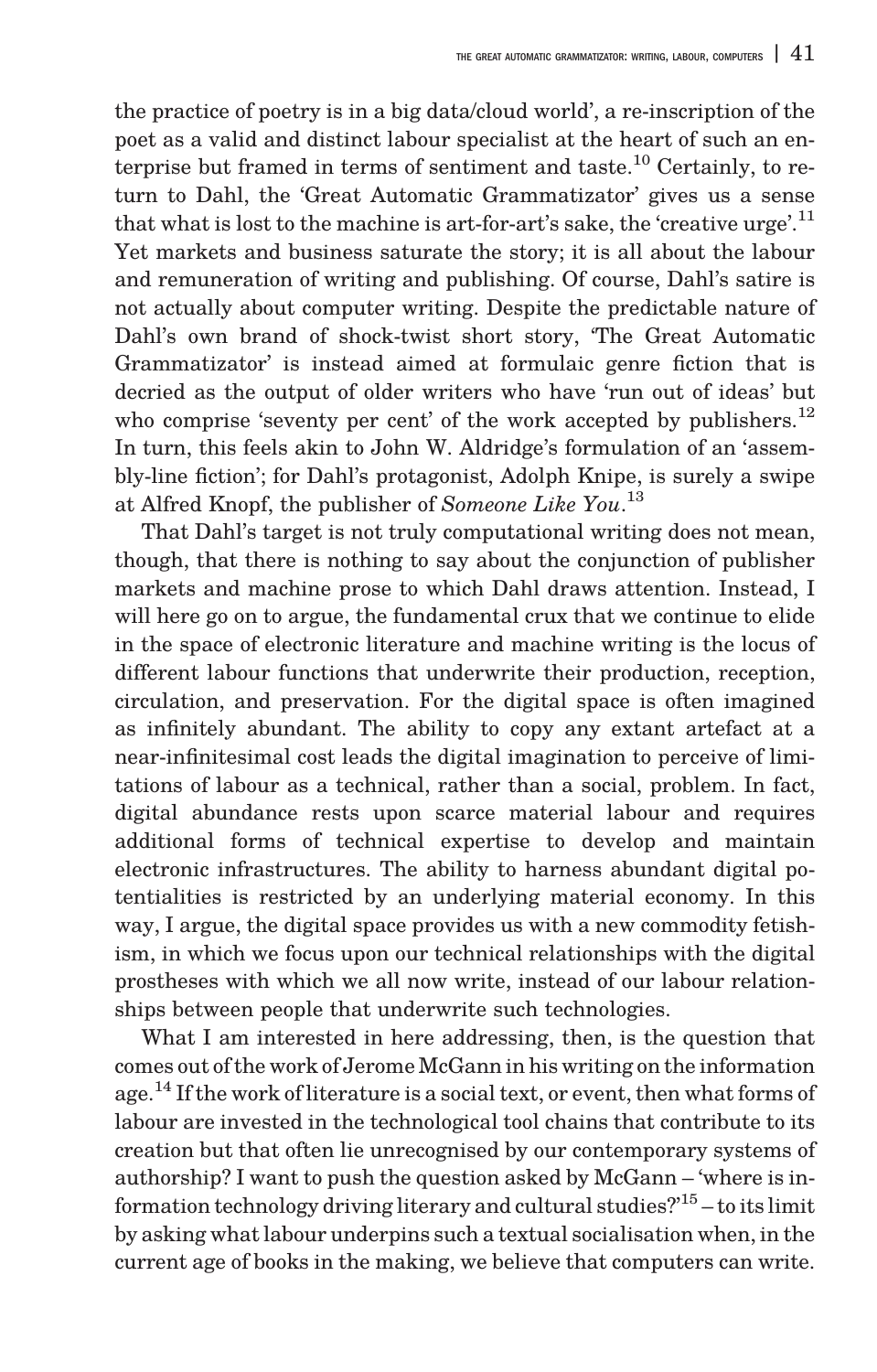#### Writing like Someone Like You

What does it actually mean to say that computers can write? What are the labour forms that underpin such authorship? The metaphor of 'writing' certainly runs throughout computational terminology. Forms of computer storage, from processor registers through random access memory to solid-state and hard drives, are 'read' and 'written' via minute physical magnetic manipulations and reflections. Computational media are deemed read- or write-protected in some instances. Yet this metaphor is not the type of writing of which we speak when we claim that computational writing is on the rise. This metaphorical reading and writing of physical media in a computational environment is more akin to a type of microscopic palm-reading where a claimed expert can sense that which is hidden to the untrained human eye. Yet even this metaphor is not strictly accurate; to comprehend fully computational writing and reading in this mode would require a sort of 'alien phenomenology' of the kind detailed by Ian Bogost.<sup>16</sup>

However, most authors are also now used to writing with computers, albeit not quite in the way that Dahl imagined. The process of fabricating the material codex has been digitally intermediated for many years now.<sup>17</sup> Even those contemporary authors – those Don DeLillos and Jennifer Egans – who cling to typewriters and pens and paper will have their words re-wrought into various digital forms by others in an often-gendered division of labour.<sup>18</sup>

Yet what we talk about when we talk about computational writing is the production of text that appears as though it was generated directly and immediately by humans even while this is not the case. That is, the precise selection of sequential words was decided neither by an individual person nor by that individual working in conjunction with an editor or co-authors. As with so-called 'artificial intelligence', the benchmark of success is the exact mimicry, or even out-performance, of human characteristics of intelligence. This is to say that ideas of artificial intelligence and computational writing are saturated with anthropocentric thought. In order to succeed, attempts at producing artificial intelligence and computational writing must, therefore, strive to transcend a mechanistic logic through a type of incomprehensibility; a free will or vitalism should animate the process and produce work that is indistinguishable (by humans) from those created by a human imagination. Yet the criteria for success at computer writing sit on a spectrum of evaluation. Computers can write badly or they can strive to pass Turing tests, but in both cases the computer is 'writing'.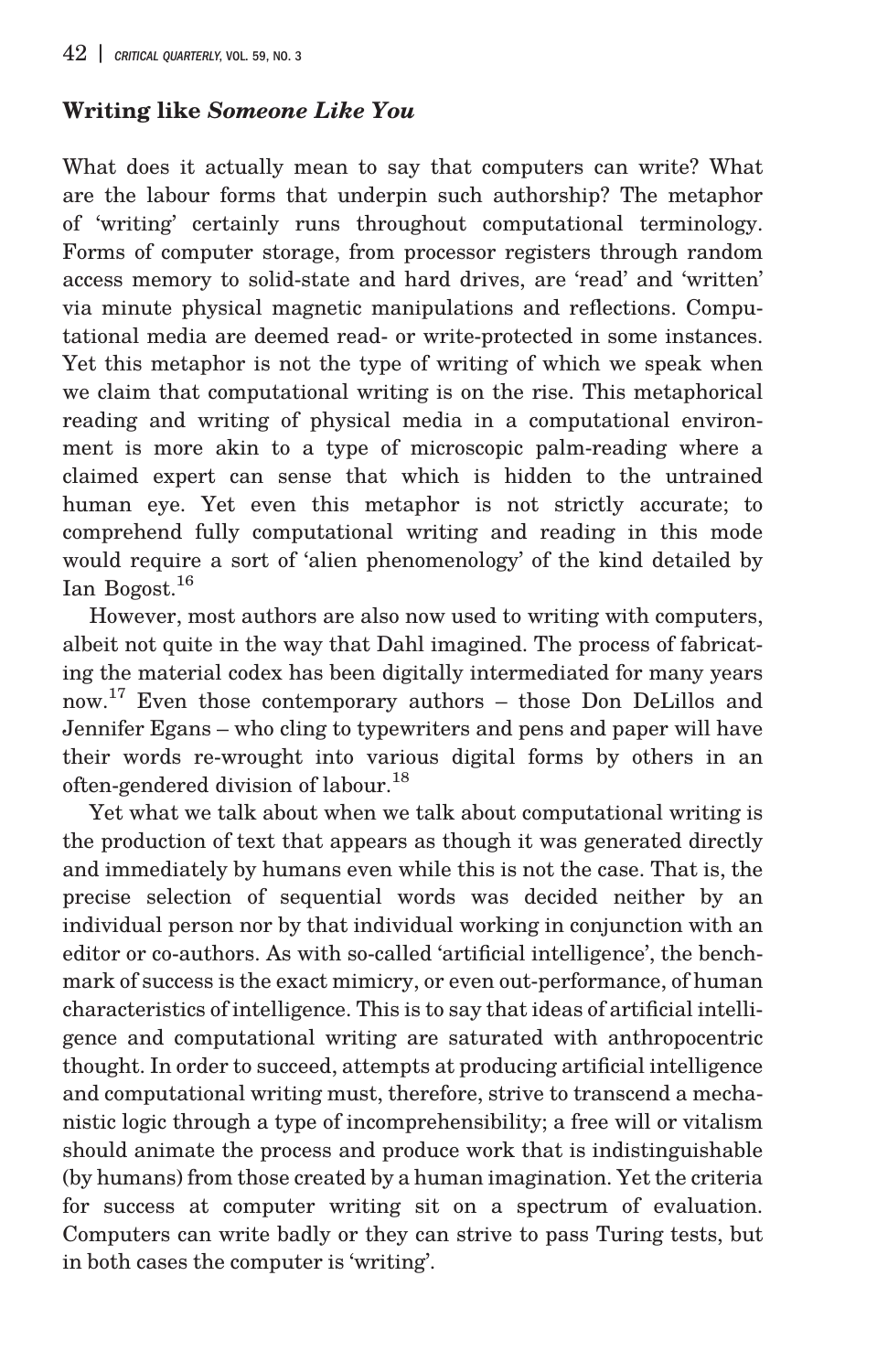This inbuilt quest for computationalised human mimicry can be seen in many works of contemporary electronic literature, such as Johannes Heldén & Håkan Jonson's Evolution (2014). Evolution, the winner of the inaugural N. Katherine Hayles Prize, is described by its creators as 'a Java-based AI application that emulates the writing and compositions of poet and artist Johannes Heldén. The application analyses a database with all published text- and soundwork by the artist and generates a continuously evolving poem that simulates Heldén's style: in vocabulary, the spacing in-between words, syntax, sound.' The artwork, we are told, has 'the ultimate goal of passing "The Imitation Game Test" as proposed by Alan Turing in 1951' and its release 'will mark the end of Johannes Heldén writing poetry books. He has, in a sense, been replaced'.<sup>19</sup> Thus, the final biological aspiration of this computational work is integral to its titular Darwinian resonance. We are left in no doubt that Evolution seeks to be the fittest and to out-survive its human progenitors.



A run of Evolution at generation 554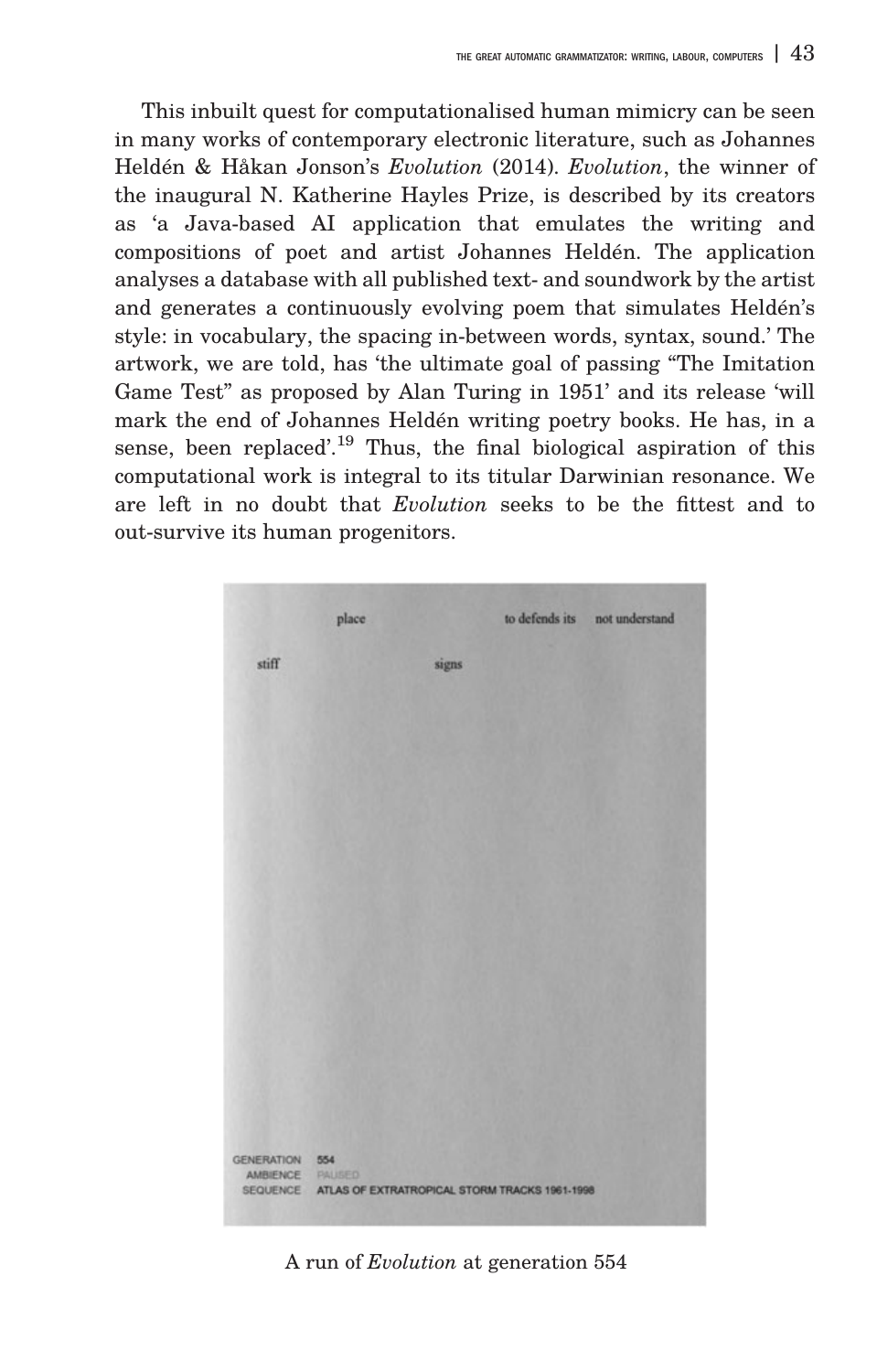Evolution, though, also aspires to a type of print bookishness, a material textuality in a digital space. For while Evolution is not called a 'book' by its creators (it is referred to as an 'application' and an 'online artwork-inprogress'), it has been assigned an ISBN and further appears in an extremely limited print form. The web page itself on which the software is displayed is styled in the guise of a codex that even incorporates a page-staining effect (or a de-generation).

By way of compositional analysis, Evolution's codebase consists of two components: a front-facing HTML and Javascript library that controls the playback and a back-end server-based component. The frontend fetches a set of formatting and music playback instructions from the server. The server returns information about 100 'generations' at a time and is accessed by the Javascript client at locations on the Amazon Elastic Compute Cloud.20 Each set of generations is grouped under a string of text that serves as a 'sequence' identifier for random seed data, which range from 'cups of coffee per episode of Twin Peaks' through to 'atlas of extratropical storm tracks (1961–1998)'. A generation itself is composed of a set of instructions encoded in a JSON data format: for example, '{"word":"night","age":2577,"index":9,"delta": false}'.<sup>21</sup> These instructions are created by a server-side application that deploys an evolutionary algorithmic strategy for stochastic text selection – another reason for the piece's name – based on the work of Andrei Markov and Ingo Rechenberg and selected by 'a semi-deterministic random seed […] derived from atmospheric data, visual imagery, space observations and popular culture'. $^{22}$ 

Evolution is, in some ways, just the latest version of a form that overlaps with concrete poetry and that Bronaċ Ferran, following Haroldo de Campos, has dubbed 'typoetical', emanating from the print-publisher networks of Hansjörg Mayer, Max Bense, and Dieter Roth among others over the past six decades.<sup>23</sup> This form incorporates iterative process, overlay, and spatial layout as key to its composition, strongly resonating with various algorithmic Oulipo techniques. This model has also been called 'kinetic poetry' by Christopher Funkhouser, a mode in which 'images can be a mélange of fragments of words complemented or replaced by imagistic forms'. 24

Let us be clear, though: Evolution is not going to pass a Turing test any time soon. In fact, Evolution is not even going to pass itself off as a substitute for Heldén's own poetry. While it may be true that its computational processes result in an ur-version of Heldén's poetics, this ur-version lacks the specificity and coherence of his earlier work, as in the 2013 Terraforming. For even radical poetry is rarely stochastic. Evolution represents, then, an abstraction of the mathematics of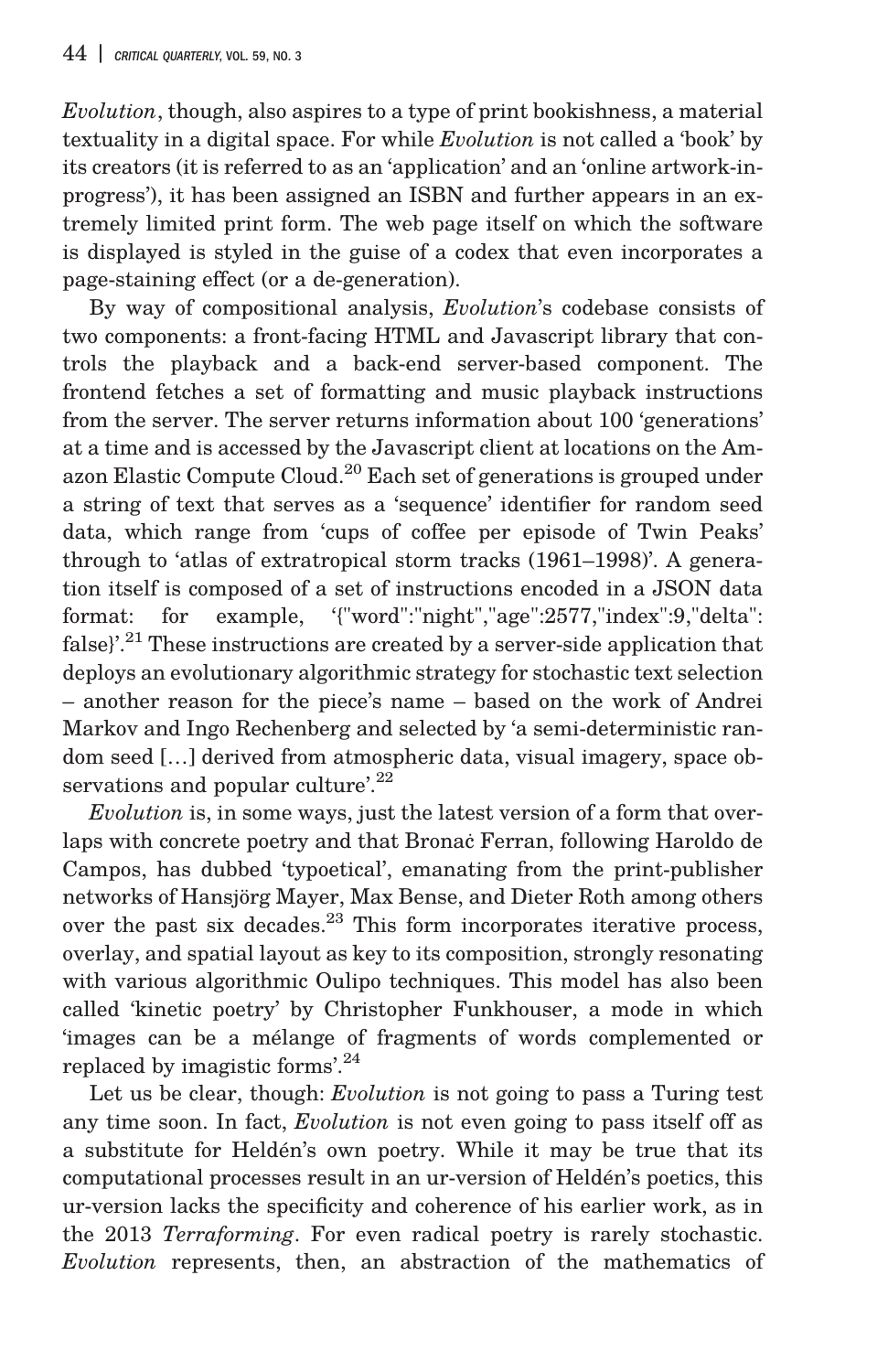language – as Dahl prophesied – but its techniques do not countenance linguistic sense in the way that Heldén does when he writes. Evolution may yield a semantically empty mathematical average of Heldén's poetry, his layout, and his musical essence but it also points, I will argue, to a set of infrastructures and labours that are its own conditions of possibility.

Before turning back to this core of my argument, I want to move to a second example at the bleeding edge of human language emulation: character-based recurrent neural networks (RNNs). Recurrent neural networks are software simulations of biological neurons, in which many small processing units are passed the output from other 'neurons', all of which have a memory of input that they have processed before and which they use to modify their output. In short, the machine adapts by passing output from its different processing units as input back in to itself. Character-based recurrent neural networks take text as input and build a statistical matrix of the most-likely next character in any sequence. Unlike teaching a human to read or write, this approach does not focus on words but rather on single characters and their statistical likelihood of occurring in any sequence run. Also unlike teaching a human, character-based recurrent neural networks that are not run on high-performance computing hardware have only a limited number of neurons, somewhat more akin to the capacity of a worm than a person.

How well can a worm write when it is taught to predict characters?  $2^{25}$ Over a twenty-four-hour period, I trained a torch-rnn model using the entire corpus (until 2016) of the literary studies journal Textual Practice and then sampled 5,000-character chunks from its saved checkpoints.<sup>26</sup> The machine learned to produce text that certainly feels emblematic of the journal and that might unnerve others in its uncanny proximity to Alan Sokal's 1996 *faux*-pomo prose (' $faux\text{-}mo$ ', perhaps?).<sup>27</sup> It told me that 'the series of temporal inventions of the object is intelligible only afterwards' but that 'in the early twentieth century, these recognitions are contingent'. In one of its more poetic moments, the network claimed that 'the world was right to have to introduce its choice: that meaning was a palimpsestuous scholarship, the literary moment'.

Without any knowledge of the English language, the network also became proficient at generating bibliographic and footnote items, including 'Slavoj Žižek, Live Fiction, trans. Rushdie and Jean-Luc Nancy (London: Bohestock Press, 1994)'; 'John Spottisley, "The privatized climax". (1929), p. 4, emphasis in original'; and the instruction to 'see David Pillar, New Bibliography, ed. Donald Davis (London: Lawrence & Wishart, 1979)'. The network learned the capitalisation structure of English proper nouns, the formatting of references, common names,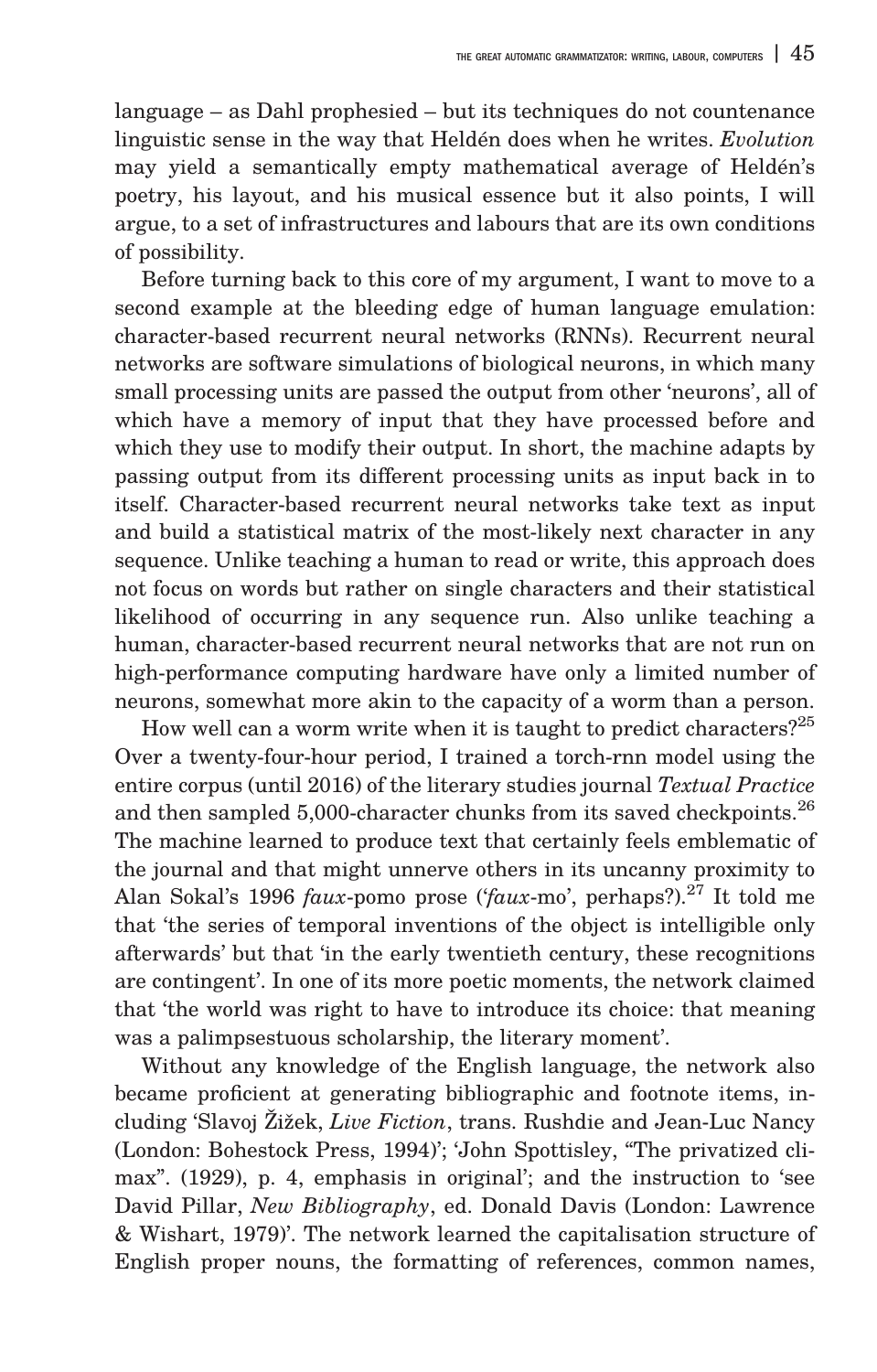publishers and date structures, and the likely labour functions of editors and translators. This was all achieved simply through probabilistic modelling of the character sequences already present within Textual Practice, using fewer processing units than those inside the neural system of a nematode.

Of course, even when it accidentally distils nuggets of truth, the network has no motivation towards communication and no epistemological goal except to achieve ever more perfection in its stylistic mimicry of the articles in Textual Practice. As it noted in one of my samplings, in a remark that could apply well to itself, 'I shall find our intellectual values, by rewriting their very ties'. For the machine is one of pure textual practice; even while it knows to include footnotes, its references are dead ends and subversions of traditional academic epistemologies.<sup>28</sup> They 'provide the fraud of the epistemological practices of knowledge'; another generation of the network. Taken together with the faux aesthetics of Evolution, these two models of linguistic aping contain within them contradictory logics of artificial intelligence that continually point to social labour. 'The problem', as the network aptly phrased it, 'is that the poem is a construction of the self as a strategy of self-consciousness and context'.

### Textual practice as social undertaking

Digital literary aesthetics presuppose human readers encountering works after their production, although we can also imagine outputs directed solely at computational systems, much as in the intermediate feedback stage of directed cycle neural networks. That is, their existence presupposes, as Alan Liu put it, 'a scene of encounters'.<sup>29</sup> Indeed, the dynamic temporal inventions of the machine are intelligible only afterwards to a human reader. Yet, where is the line in textual creation between the machine as tool and the machine as author?

As of 2017 we have already witnessed the rise of computer-generated business and sports journalism.<sup>30</sup> The formalised, highly generic prose style of this work – similar to that at which Dahl directed his ire – lends itself to repetitious statistical natural language generation. (There is in itself another article to be written about the evolution of the term 'natural language generator' as opposed to 'artificial neural network' and the ongoing erosion of this artificial/natural binary when both systems are underwritten by people as naturecultures.) Small-scale studies have even demonstrated that human audiences are unable to discriminate between this machine-written prose and articles written by people.31 In this case, adjusting sentiment sliders much as Dahl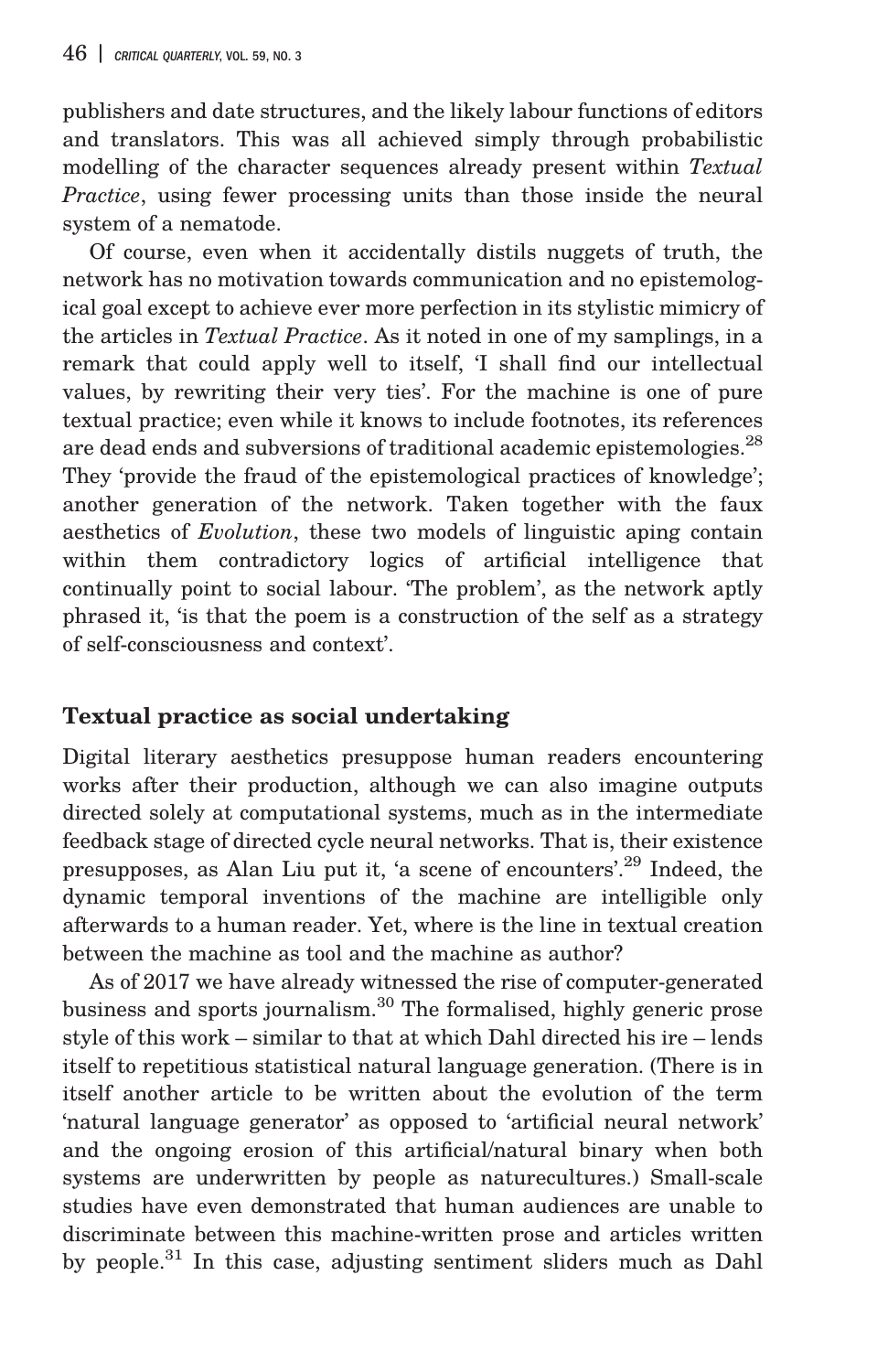imagined, statistical reporting on the stock market and soccer games can be automatically churned out for mass consumption.

Admittedly, there is something alarming in such a trend; it feels connected to a decentring of the human in the production of written language. Yet companies such as 'Narrative Science' – corporate specialists in this field – claim that their job lies in 'humanizing data like never before, with technology that interprets your data', and that 'then transforms it into Intelligent Narratives at unprecedented speed and scale'. That is, the organisation paradoxically seeks to humanise through a chiastic mode of mechanisation. Their software also, clearly, requires human calibration and operation.

The profusion of the concept of 'narrative' beyond the walls of academic literary criticism – and as nothing less than an apparent 'science' – is alarming. It undoubtedly cedes what literary critics and journalists, among other groups, have known for many years: that narrative possesses a power worthy of study. In its corporate excess and buzz-speak, this movement also gestures towards the large-scale population-manipulation through narrative that is a feature of most contemporary news media and that undoubtedly played a role in the ascent of democratically elected neo-authoritarians around 2016. At the same time, though, in its utilitarian mobilisation through companies such as Narrative Science, there are other worrying aspects to this growth of computational narrative. These anxieties can be grouped under two headings: first, as a means of eradicating or re-situating labour through mechanisation; and second, in its dividing naturalisation of a realm of scientific data that apparently sit apart from narrative (as though scientific hermeneutics were not, themselves, an interpretation and narrativisation), opposed to a 'humanised', narrative version of those data.

However, on this second point, we might also ask what the difference is between such a piece of guided 'helper' software and the existing systems of word processing that are in broad circulation. Is the use of an automated spellchecker a machine writing? It certainly changes the word that an author may have typed. What about a thesaurus that suggests wholly different words? Grammatical checking that alters sentence structure? My word processor, LibreOffice Writer, even provides automatic completions for words based on the characters that I begin to type, conditioning future possibilities through suggestion. As William Winder has put it, 'formatters, spell checkers, thesauri, grammar checkers, and personal printers support our writing almost silently'.<sup>32</sup> For Winder, the question comes down to whether, in our use of such prostheses, computers are 'typists or writers'.<sup>33</sup> Or, put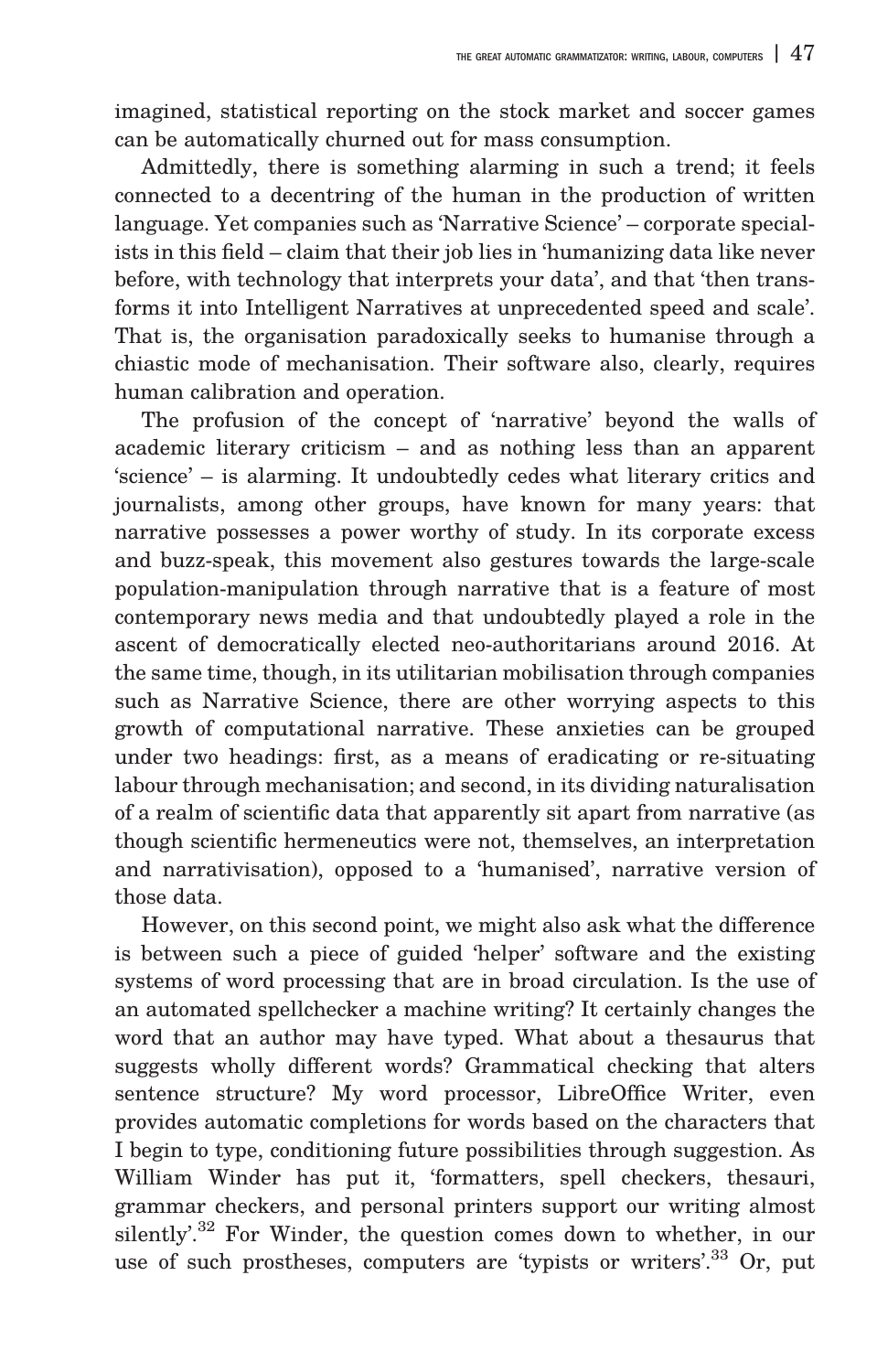otherwise: is the Great Automatic Grammatizator different by type or degree from other forms of writing aid? We certainly find that 'our machines are disturbingly lively, and we ourselves frighteningly inert', as Donna Haraway put it many years ago.<sup>34</sup>

Evolution implies, by its very title and mission statement, that its efforts are in competition with human writers and are on the same plane. As a survival of the fittest comes into play, the piece proclaims, the human author will stop writing poetry and the machine will take over; a process of unnatural selection or 'uncreative writing', to quote Kenneth Goldsmith.<sup>35</sup> Likewise, injecting structural flow components into the decision-making portions of recurrent neural networks would allow argumentative progression, overcoming many of the claimed objections about computational mastery of narrative form. Yet, by their respective modelling on the works of Heldén and by their directed cyclical structures for training, these models of language and aesthetics are inherently conservative. Of course, even in human writing there is an interplay between the individual talent (a progressive randomness) and traditions (a conservatism). It is also frequently argued that there is nothing new under the sun and that all writing is a working through of permutations of a grand set of master narratives, an almost Kabbalistic approach to permuting the name of God. This inward-looking approach to language generation by people is, further, clearly reflected in my neural network's accidental pronouncement that the poem is a construction of the self as a strategy of self-consciousness and context. The self that it uses, in this case, is an aggregate of human selves. Whether or not it has such a self-consciousness, though, is a different matter. However, the absolute history of computer writing rests upon this human writing and labour. Were the human race to die out but the machines to keep on writing, they would continue to produce ever more conservative texts, training themselves upon their own regurgitated outputs with only semi-deterministic random seeds to aid progress and foster change.

Of course, were the human race to die out and the machines to continue writing, this would be a remarkable occurrence. This is because of the vast infrastructures that underpin our technologies and the substantial volumes of labour that are necessary for their perpetuation. Evolution gestures towards this challenge of digital preservation in a post-human (in the sense of 'after human') era. Its 'pages' are stained as though the digital fabric has been damaged by light exposure, thereby calling attention to the enormous global technologies of preservation that we have constructed for the retention of print: libraries. However, because this aspect sits within a digital framework, it also calls attention to matters of digital preservation.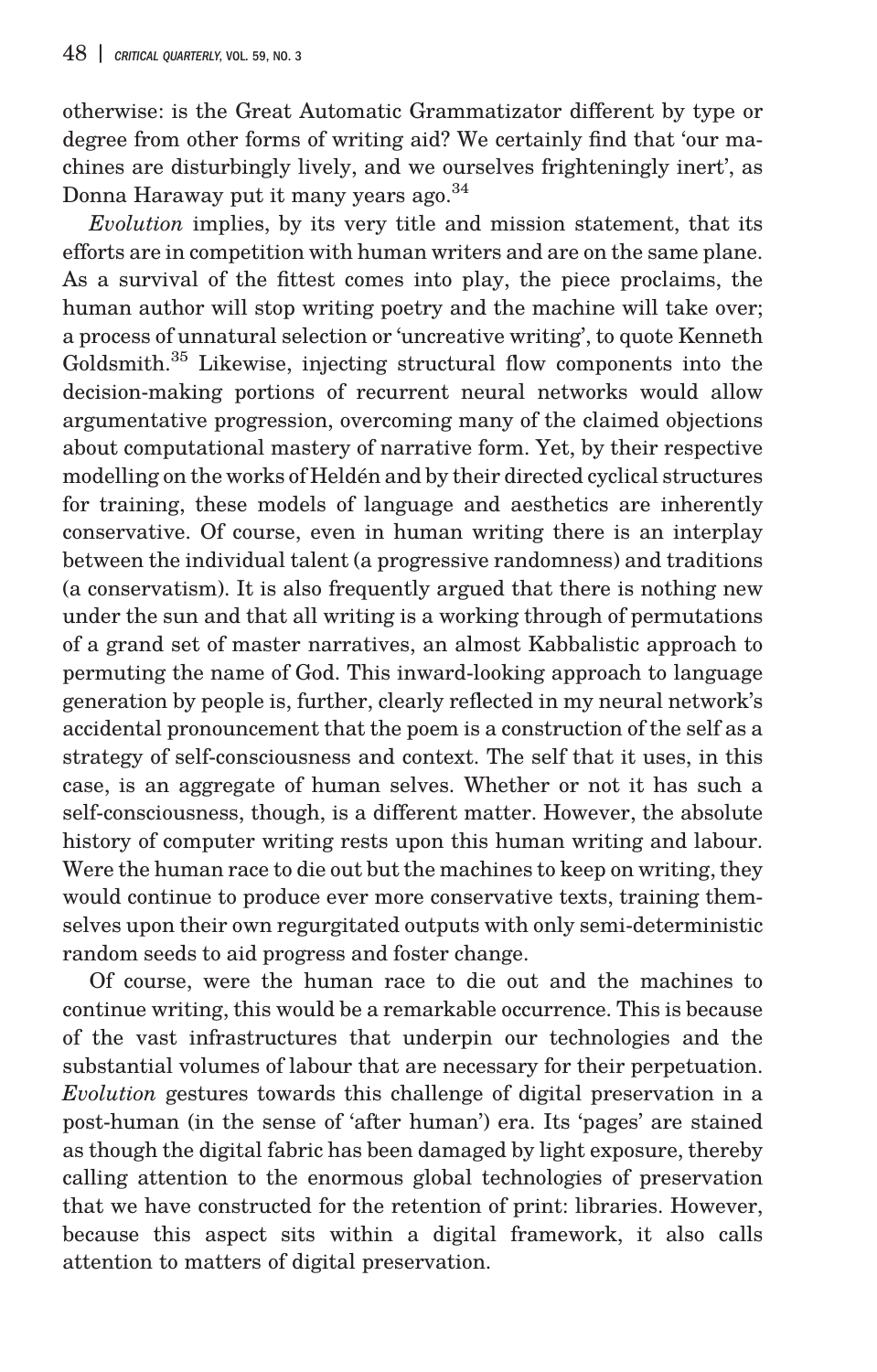Digital preservation is a good space within which to examine such issues of labour since it is dogged by a series of challenges that are, at core, all social rather than technical. Given infinite resources it would be possible to preserve the vast majority of digital artefacts produced today. However, we are not given infinite resources. There is a scarcity of remuneration available within our systems of economic exchange that itself causes a cascade of other problems. For instance, if we cannot preserve everything because we have insufficient resources, how do we decide where to invest our preservation efforts, given that our abilities to forecast value fare extremely poorly under experimental conditions?<sup>36</sup> This is exemplary of the core difficulty of scarcity against abundance in the digital space. The ability to copy infinitely leads to the belief that virtual environments are ripe for proliferation, be that in file formats or volume of material. Yet without underlying remuneration for human labour, there is a problem in the long-term retention and ability to access or execute arbitrary binary data.

Works like Evolution gesture towards this problem. For, on the one hand, Evolution is an artwork about proliferation, as is the natural language generation of the recurrent neural network. Both programs promise ever-evolving sets of textual permutations, offering an abundance of inscription. Yet, conversely, both programs also rest upon vast quantities of computer scientific research. They both require infrastructures of material production to manufacture silicon chips, to run power facilities, to educate their operators, to debug their software, and so on. Evolution's infrastructure even requires Amazon's hosting facilities for its server components. That is, it relies upon what is not only the greatest 'virtualiser' but also the most miraculous materialiser that the world has seen in recent years. With the click of a virtual button at Amazon, it seems, objects appear in the mailbox. Yet we also know that Amazon works only by drawing upon vast reservoirs of poorly paid warehouse staff and by pricing its artefacts as cheaply as possible in order to achieve market domination even while not turning a profit. In other words, a material scarcity underpins such infrastructures. This dichotomy is also apparent in the structure of Evolution. For the work's algorithms run not on text alone but on text and whitespace, on abundance and scarcity.<sup>37</sup>

Indeed, Evolution samples not only the words of the poet that it is meant to replace, but also the blanks. Like music, which always includes silence with sound, *Evolution* continually points towards the importance of emptiness. In fact, the blankness and space – that is, of course, not really blank, but actually a falsely stained 'page', thereby drawing attention to its own quasi-absence – that sit behind the text are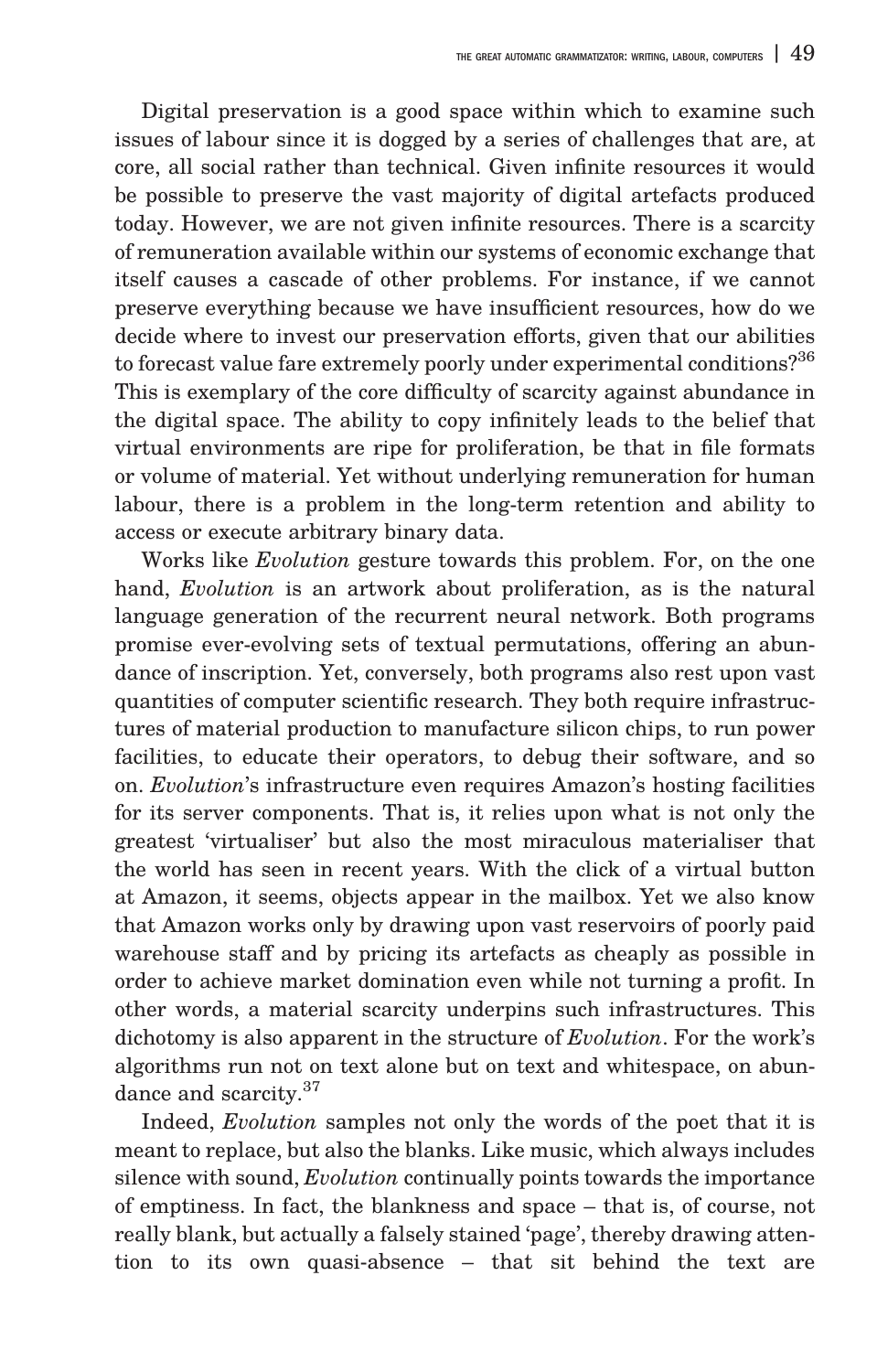metaphorically indicative of the very problem that I am attempting to draw out. Even while the space of computational writing is seen as one of proliferation ('computers can write!') it remains bound to a scarcity – a blankness in recognition – of labour forms that underwrite its possibilities. The print volume of Evolution pushes this even further, oscillating between black background and white foreground for computer code against 'human' exegesis with a white background and black text (the data component of Evolution's print book is presented with a white background and black foreground). Yet even this binary reduction to a black-and-white print format contains within it the seeds of a material critique: that print economics can determine, shape, and limit the contrasts of form that are available to poets, be they computational or human.

That we continue to refer to computer poetry and literature as lacking an author seems, therefore, somewhat strange. Many labour forms were as integral to its creation as the above-listed labours will be to its preservation. Yet at what point between the spellchecker and the recurrent neural network does the author disappear? The question cannot be boiled down to a percentage of the labour involved; it is conceivable that a text could be written in which the spellchecker was used to correct every single term but still we would not give a byline to the author of the software. There are also historical precedents for this division between the labour of manufacturing the tool as opposed to the output. Thoreau, certainly, did not fully credit his own family's pencil-making industry in the authorship of Walden. Yet the pencil is an 'advanced technology'. 38

Academic publishing has also encountered the dilemma of representing labour, even while efforts continue to use computers to mine papers at high volume ('distant-reading').<sup>39</sup> High-energy physics experiments such as those conducted at the Large Hadron Collider or the Laser Interferometer Gravitational-Wave Observatory require diverse types of labour forms in order to conduct their work. However, since academic systems of hiring, promotion, and tenure are geared towards authorship of research outputs as their primary measure, we arrive at the somewhat curious state of papers with over 5,000 authors, as in the case of the recent Higgs Boson experiment, credited to G. Aad et al. (where listing the 'et al.' consumes twenty-four pages of the article's thirty-three-page total).<sup>40</sup>

What is further remarkable about the increasing accomplishments of computational writing prostheses is that their success at imitating human writing leads to an imagination of a post-anthropocentric era. There is a temporality of 'afterwardness' inherent in computational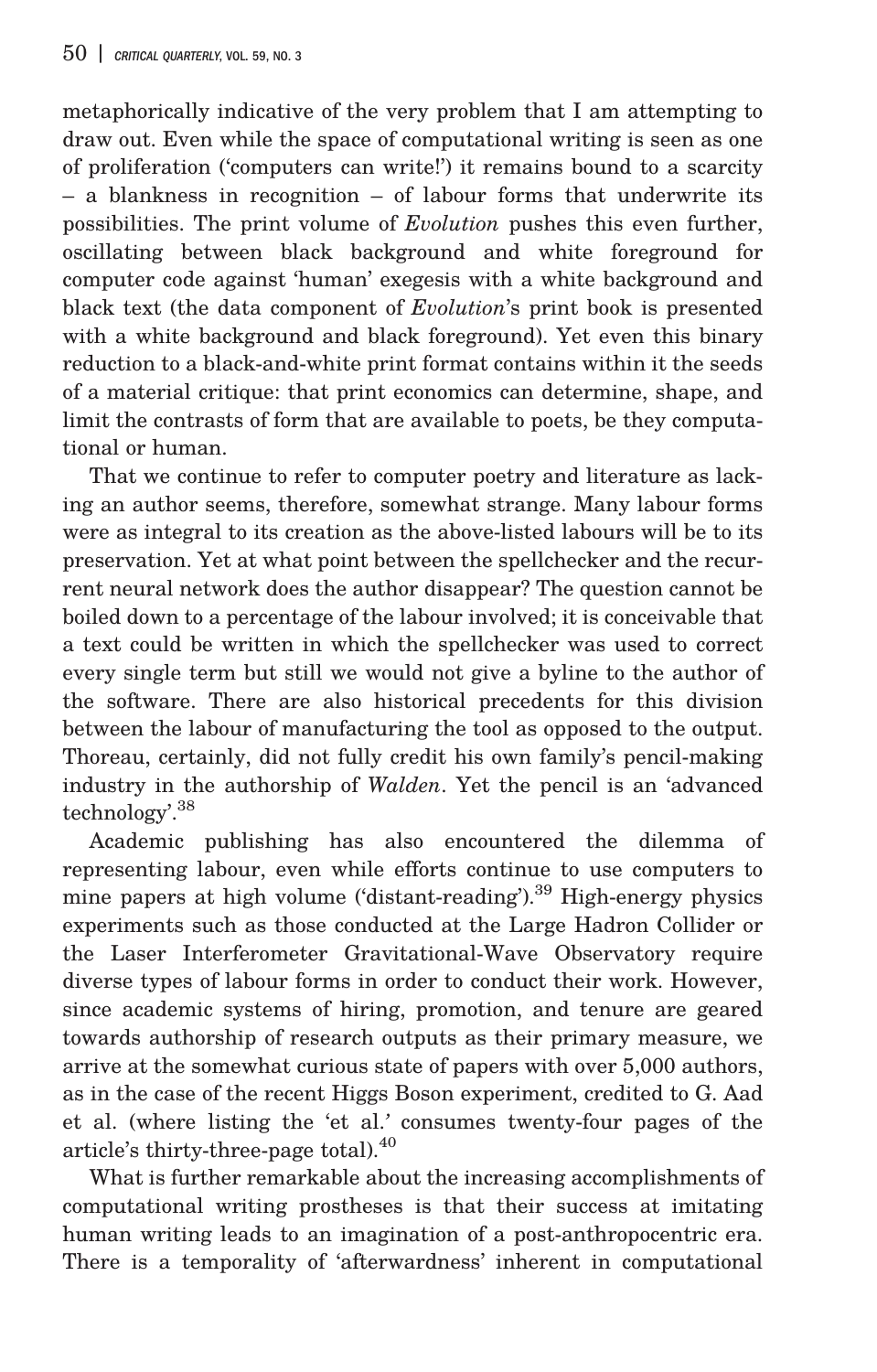natural language processing and generation. That is, in achieving a mimesis of human writing – remember, a measure of intelligence formed only by anthropocentric reference to the human – computational writing asks us to imagine a world in which there are no more humans undertaking such labour. Such thinking only emerges, though, in the imagined substitution of the human with human-like automata. This imagined world is both a post-anthropocentric world for writers and a world in which a writing machine that is legitimated by human-like characteristics is inscribed at the centre. It is concurrently a world in which we have no benchmark of contemporary writing success, but one that is nonetheless dominated by machines that meet that nostalgic target.

What, then, of the Great Automatic Grammatizator? Have our hands already crept to the other side of the desk, seeking to avoid the starvation of our children? Are our brands – those hollow outlines of action – all that is left when our labours are consigned to the technological dustbins of history? Can you identify which portions of this article should be attributed to me and which portions to the artificial neural network and, hence, to the software authors in some mediated sense? The words from the network do not all appear in quotation marks. Or should we instead be more concerned that we seem unwilling to represent the vast quantities of human labour that have already been invested in the creation of our technological writing prostheses? Ever more frequently, vast volumes of computational labour – programming, infrastructure, and communications labours – underpin our social textual production. As we do not credit them now, I would like to ask: what meagre credit can we expect for our authorial inputs once the literary market has fallen under Knipe's malign influence?

#### Notes

- 1 Donna Haraway, 'A Cyborg Manifesto: Science, Technology, and Socialist-Feminism in the Late Twentieth Century', in Simians, Cyborgs and Women: The Reinvention of Nature, by Donna Haraway (London: Routledge, 1991), 312.
- 2 Stephen King, 'Word Processor of the Gods', in Skeleton Crew (London: Hodder, 2012), 327–48; Matthew G. Kirschenbaum, Track Changes: A Literary History of Word Processing (Cambridge MA: Belknap Press of Harvard University Press, 2016), 77–83.
- 3 Michel Foucault, 'What Is an Author?', in The Essential Works of Michel Foucault, 1954–1984, 3 vols (London: Penguin, 2000), vol. 2, 205–22; James F. English, 'Winning the Culture Game: Prizes, Awards, and the Rules of Art', New Literary History, 33:1 (1 January 2002), 109–35; James F. English, The Economy of Prestige Prizes, Awards, and the Circulation of Cultural Value (Cambridge MA: Harvard University Press, 2005).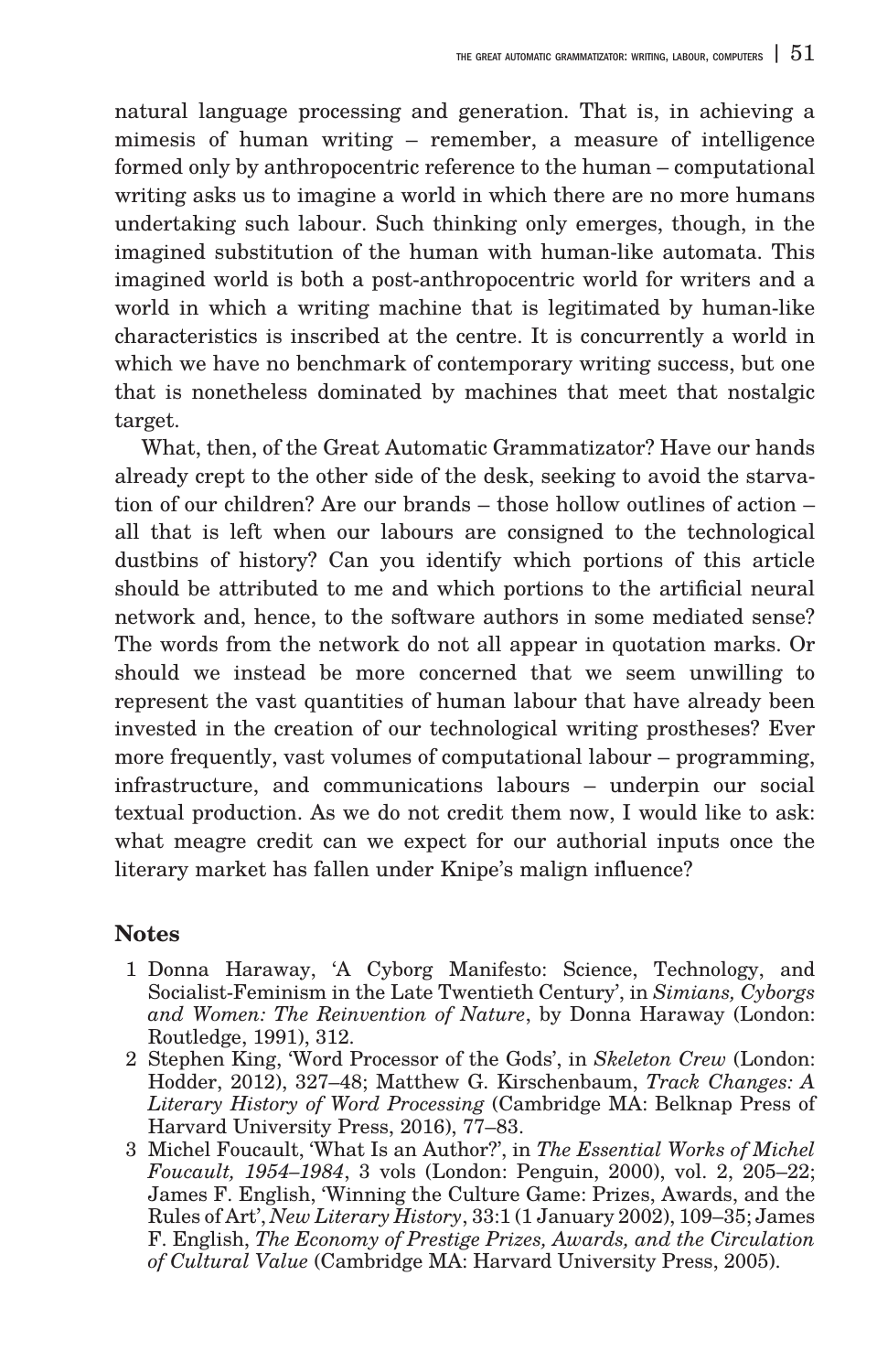- 4 Roald Dahl, 'The Great Automatic Grammatizator', in Someone Like You (Harmondsworth: Penguin, 1986), 209.
- 5 Burrows's delta consists of two steps to conduct a multivariate statistical authorship attribution. First of all, one measures the most frequent words that occur in a text and then relativises these using a 'z-score' measure. A z-score measurement asks: 'by how much does a word's frequency differ from the average deviation of the other words?' So, the first thing that we would calculate here is the standard deviation of the entire word set; that is, the square root of the average of the squared deviations of the values from the average. To get the z-score, we next take an individual word's frequency, subtract the average (mean) frequency, and divide this result by the standard deviation of the whole set. Once we have a ranked series of z-scores for each term, the second operation in Burrows's delta is to calculate the difference between the words in both texts. This means taking the z-score of, say, the word 'the' in text A and subtracting the z-score of the word 'the' in text B. Once we have done this for every word that we wish to take into account, we add all of these differences together, a move that is the mathematical equivalent of taking the 'Manhattan distance' (named because it moves in right-angled blocks like the city of Manhattan, rather than 'as the crow flies', on a graph). The smaller this total addition of differences is, the more likely it is that two texts were written by the same author. (John Burrows, '"Delta": A Measure of Stylistic Difference and a Guide to Likely Authorship', Literary and Linguistic Computing, 17:3 (2002), 267–87; D.L. Hoover, 'Testing Burrows's Delta', Literary and Linguistic Computing, 19:4 (2004), 453–75; D.L. Hoover, 'Delta Prime?', Literary and Linguistic Computing, 19:4 (2004), 477–95; S. Argamon, 'Interpreting Burrows's Delta: Geometric and Probabilistic Foundations', Literary and Linguistic Computing, 23:2 (2007), 131–47).
- 6 George Dickie, Aesthetics: An Introduction (New York: Pegasus, 1971), 112–13; Monroe C. Beardsley, The Possibility of Criticism (Detroit MI: Wayne State University Press, 1970), 18–19; P.D. Juhl, 'Do Computer Poems Show that an Author's Intention Is Irrelevant to the Meaning of a Literary Work?', Critical Inquiry, 5:3 (1979): 481–87.
- 7 James V. Catano, 'Poetry and Computers: Experimenting with the Communal Text', Computers and the Humanities 13:4 (1979), 269.
- 8 Juhl, 'Do Computer Poems Show that an Author's Intention Is Irrelevant to the Meaning of a Literary Work?', 481.
- 9 David Jhave Johnston, Aesthetic Animism: Digital Poetry's Ontological Implications (Boston MA: MIT Press, 2016), 125.
- 10 Ibid.
- 11 Dahl, 'The Great Automatic Grammatizator', 196.
- 12 Ibid., 209.
- 13 John W. Aldridge, Talents and Technicians: Literary Chic and the New Assembly-Line Fiction (New York: Scribner's, 1992). Dahl was dropped by Knopf in 1981 after falling out with his editor Robert Gottlieb. See Gottlieb, Avid Reader: A Life (New York: Farrar, Straus and Giroux, 2016), 139–40.
- 14 Specifically, Jerome McGann, A Critique of Modern Textual Criticism (Virginia: University of Virginia Press, 1983).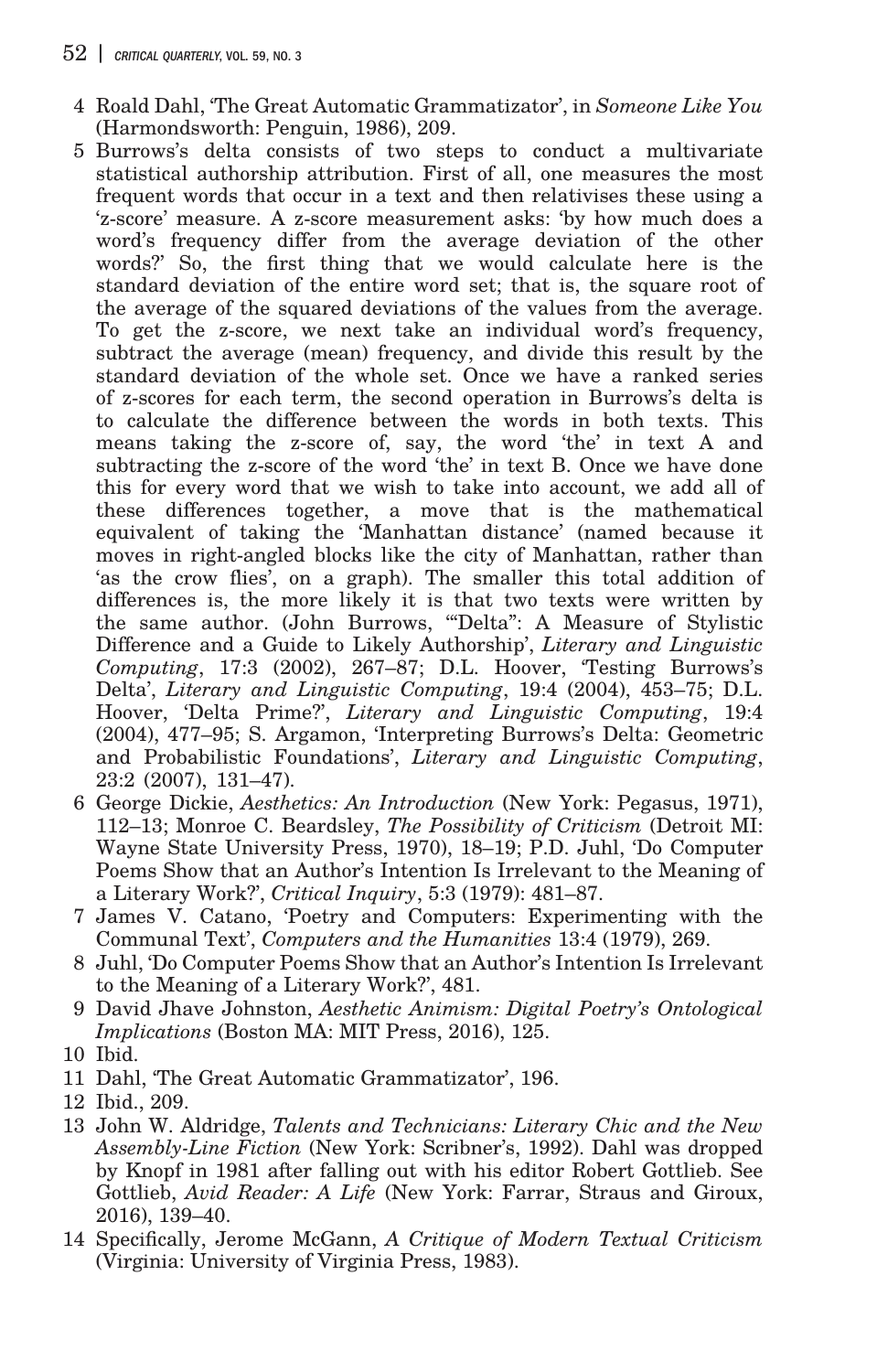- 15 Jerome McGann, 'From Text to Work: Digital Tools and the Emergence of the Social Text', Text, 16 (2006), 50.
- 16 Ian Bogost, Alien Phenomenology, or What It's Like to Be a Thing (Minneapolis: University of Minnesota Press, 2012).
- 17 N. Katherine Hayles, How We Think: Digital Media and Contemporary Technogenesis (Chicago: University of Chicago Press, 2012), 6.
- 18 Camilla Nelson, '#ThanksforTyping: The Women behind Famous Male Writers', The Conversation, 6 April 2017; [http://](http://theconversation.com/thanksfortyping-the-women-behind-famous-male-writers-75770) [theconversation.com/thanksfortyping-the-women-behind-famous-male](http://theconversation.com/thanksfortyping-the-women-behind-famous-male-writers-75770)[writers-75770](http://theconversation.com/thanksfortyping-the-women-behind-famous-male-writers-75770); see also Sara Louise Muhr and Alf Rehn, 'On Gendered Technologies and Cyborg Writing', Gender, Work & Organization, 22:2 (March 2015), 129–38.
- 19 Johannes Heldén and Håkan Jonson, 'Evolution', 2014; [http://www.](http://www.textevolution.net) [textevolution.net](http://www.textevolution.net)/.
- 20 For example, see [http://ec2-52-28-208-48.eu-central1.compute.amazonaws.](http://ec2-52-28-208-48.eu-central1.compute.amazonaws.com:8550/text/)  $com:8550/text/ENGLISH?$  $com:8550/text/ENGLISH?$ pre-fetch =  $120&$  = 1492167783250.
- 21 JSON is the JavaScript Object Notation format. It encodes pairs of values in a key:value dictionary. For instance {'Firstname': 'Martin'} is the way that JSON would store the value Martin under the key Firstname.
- 22 Johannes Heldén and Håkan Jonson, Evolution (OEI editör, 2014), appendix 10. Stochastic processes (that is, random events) are simulated in computational environments using one-time seed values, usually derived from a combination of the current time and various mathematical representations of hardware.
- 23 See Bronaċ Ferran, The Smell of Ink and Soil. The Story of (Edition) Hansjörg Mayer (Cologne: Walther Koenig, 2017).
- 24 Christopher Funkhouser, 'Digital Poetry', in A Companion to Digital Literary Studies (Blackwell Companions to Literature and Culture), ed. Ray Siemens and Susan Schreibman (New York: Wiley-Blackwell, 2013), 322.
- 25 For a more systematic answer, see Cedric De Boom et al., 'Efficiency Evaluation of Character-Level RNN Training Schedules', arXiv, no. 1605.02486 (9 May 2016); [http://arxiv.org/abs/1605.02486.](http://arxiv.org/abs/1605.02486)
- 26 To do this, I used Justin Johnson, Torch-Rnn, Torch, 2016; [https://](https://github.com/jcjohnson/torch-rnn) [github.com/jcjohnson/torch-rnn](https://github.com/jcjohnson/torch-rnn) with a dual-layered recurrent neural net with 512 nodes. I did not strip out extraneous formatting from the corpus, such as 'Downloaded by Birkbeck, University of London'.
- 27 See Alan Sokal, Beyond The Hoax: Science, Philosophy and Culture (Oxford: Oxford University Press, 2009).
- 28 See Anthony Grafton, The Footnote: A Curious History (Cambridge: Harvard University Press, 1999).
- 29 Alan Liu, 'Imagining the New Media Encounter', in A Companion to Digital Literary Studies, ed. Ray Siemens and Susan Schreibman (New York: Wiley-Blackwell, 2013), 3.
- 30 Tim Adams, 'And the Pulitzer Goes To … a Computer', Guardian, 28 June 2015; [https://www.theguardian.com/technology/2015/jun/28/](https://www.theguardian.com/technology/2015/jun/28/computer-writing-journalism-artificial-intelligence) [computer-writing-journalism-arti](https://www.theguardian.com/technology/2015/jun/28/computer-writing-journalism-artificial-intelligence)ficial-intelligence.
- 31 Christer Clerwall, 'Enter the Robot Journalist: Users' Perceptions of Automated Content', Journalism Practice, 8:5 (2014), 519–31,.